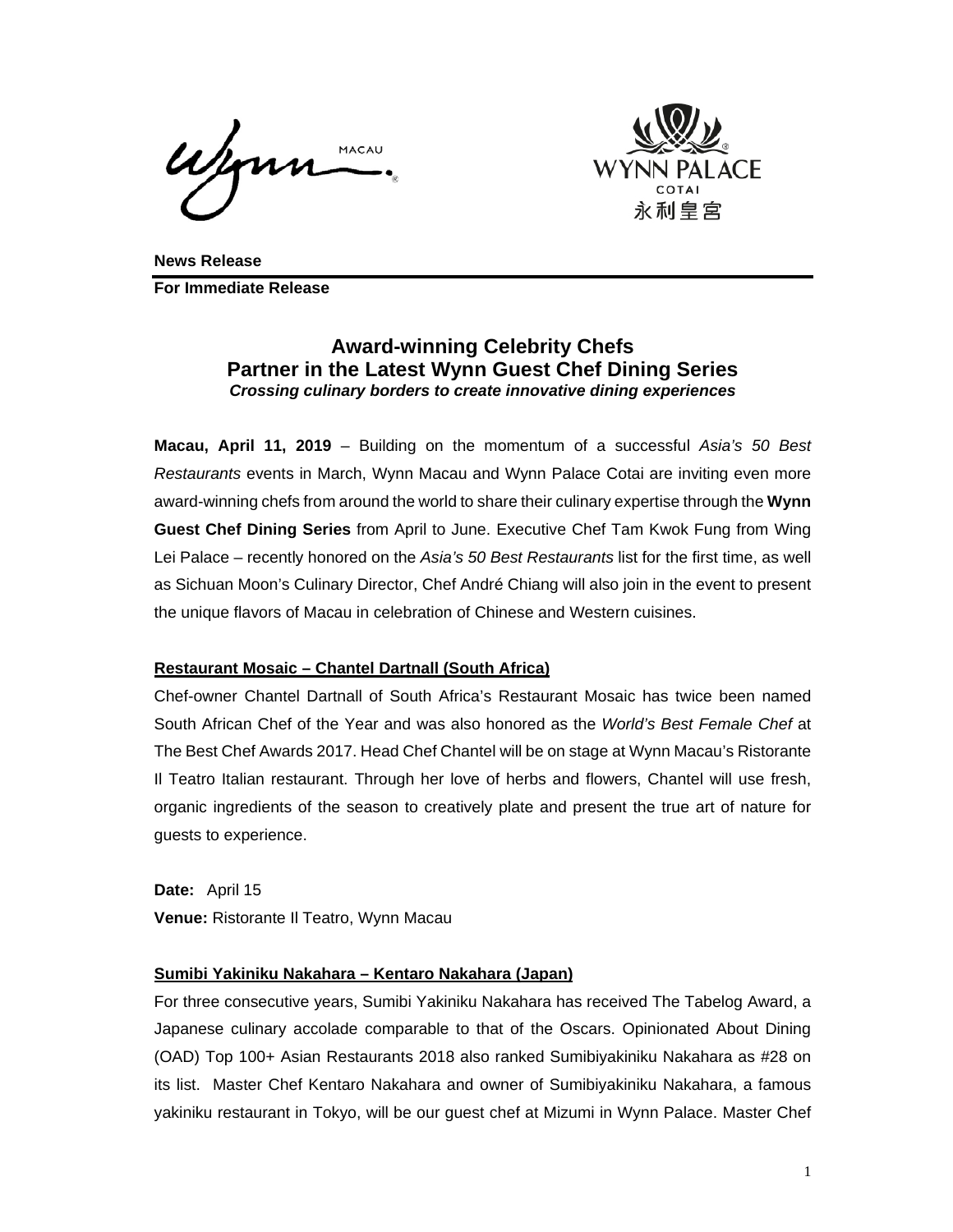Nakahara will showcase his impressive knifework and present the highest quality of beef. As a master in yakiniku, Chef Nakahara insists on using the original breed of the premium Wagyu beef for exceptional fine dining featuring grilled meat.

**Date:** April 25 - 26 **Venue:** Mizumi, Wynn Palace

#### **Hiroyuki Terada (United States)**

Living in Miami, Celebrity Master Sushi Chef Hiroyuki Terada is a master of Kansai cuisine, and certified for preparing Fugu – one of Japan's most sought-after delicacies. We have now invited him to be our guest chef at Wynn Palace's Mizumi, where he will demonstrate his incredible knifing skills, and present a creative twist to a traditional Japanese dining experience.

**Date:** May 7 - 8 **Venue:** Mizumi, Wynn Palace

# **Yu's Family Kitchen and Sichuan Moon – Yu Bo and André Chiang (China)**

Chef Yu Bo, who runs Yu's Family Kitchen out of his own home, is not only one of China's most celebrated Sichuan chefs, he is also known around the world, having catered for famous leaders including former U.S. Vice President Joe Biden and the former U.S. ambassador to China, Gary Locke. Chef Yu will soon join Chef André Chiang, the Culinary Director of Sichuan Moon at Wynn Palace, where together, they will cross culinary borders to transform traditional Sichuan dishes into contemporary works of art. He also travels the world often in search of international perspectives and to gather inspiration so that he can continue to test the limits of Sichuan cooking as a true culinary artist.

**Date:** June 21 – 23 **Venue:** Sichuan Moon, Wynn Palace

# **Taïrroir and Wing Lei Palace – Kai Ho and Tam Kwok Fung**

Renowned Chef Kai Ho and owner of Taïrroir, which received a Michelin two-star rating in the edition of the *Michelin Guide Taipei 2019*, will partner with Executive Chef Tam Kwok Fung of Wing Lei Palace to create a remarkable feast. Both experienced Chefs will masterfully blend Cantonese and French cuisines to deconstruct the dishes, blend a variety of seasonal ingredients and carefully craft an array of new flavors for an unforgettable dining experience.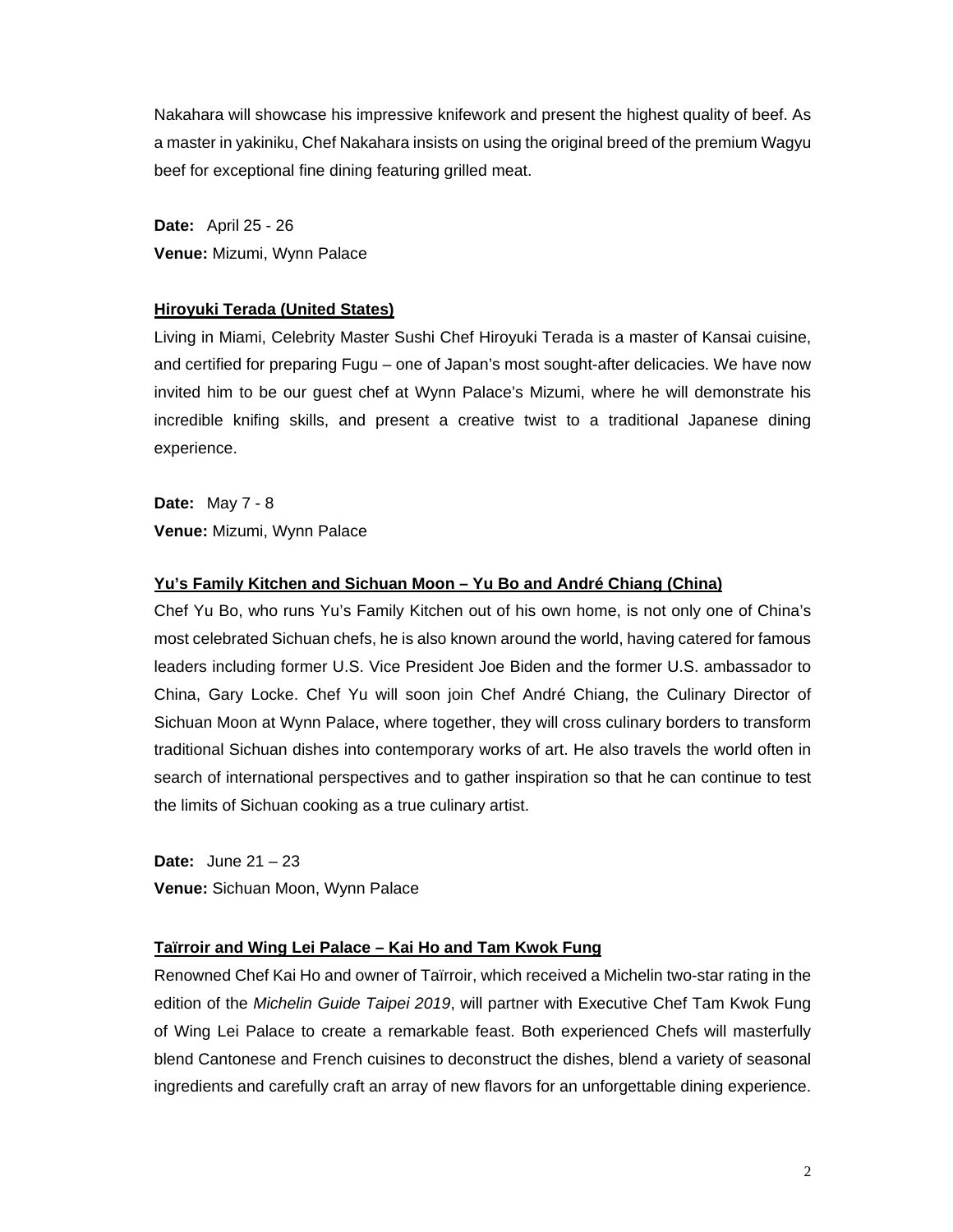**Date:** June 26 - 27 **Venue:** Wing Lei Palace, Wynn Palace

For dining reservations and enquiries at Wynn Macau, please call: (853) 8986 3663. For more details, please visit: http://www.wynnmacau.com or call: (853) 2888 9966.

For dining reservations and enquiries at Wynn Palace, please call: (853) 8889 3663. For more details, please visit: http://www.wynnpalace.com or call: (853) 8889 8889.



From left to right: Master Chef Kentaro Nakahara from Sumibi Yakiniku Nakahara, Japan; Head Chef Kai Ho from Taïrroir, Taiwan; Executive Chef Tam Kwok Fung from Wing Lei Palace, Wynn Palace; Culinary Director André Chiang from Sichuan Moon, Wynn Palace; Head Chef Chantel Dartnall from Restaurant Mosaic, South Africa; and Master Sushi Chef Hiroyuki Terada from United States.

# **ABOUT WYNN MACAU**

Wynn Macau is a luxury hotel and casino resort in the Macau Special Administrative Region of the People's Republic of China with two iconic towers featuring a total of 1,008 spacious rooms and suites, approximately 273,000 square feet of casino space, over 59,000 square feet of retail space, eight casual and fine dining restaurants, two spas, a salon and a pool. The resort proudly boasts three distinct entertainment experiences, including Macau's only choreographed Performance Lake, blending lofty plumes of water, gracefully choreographed music from Broadway tunes to renowned Chinese songs, powerful LED lights and fire effects.

Wynn Macau is operated by international resort developer Wynn Resorts, recipient of more Forbes Travel Guide Five Star Awards than any other independent hotel company in the world. Wynn Macau continues to hold the distinct honor of being the only resort in the world with 8 Forbes Five-Star Awards for two consecutive years. Wynn Macau opened on September 6,